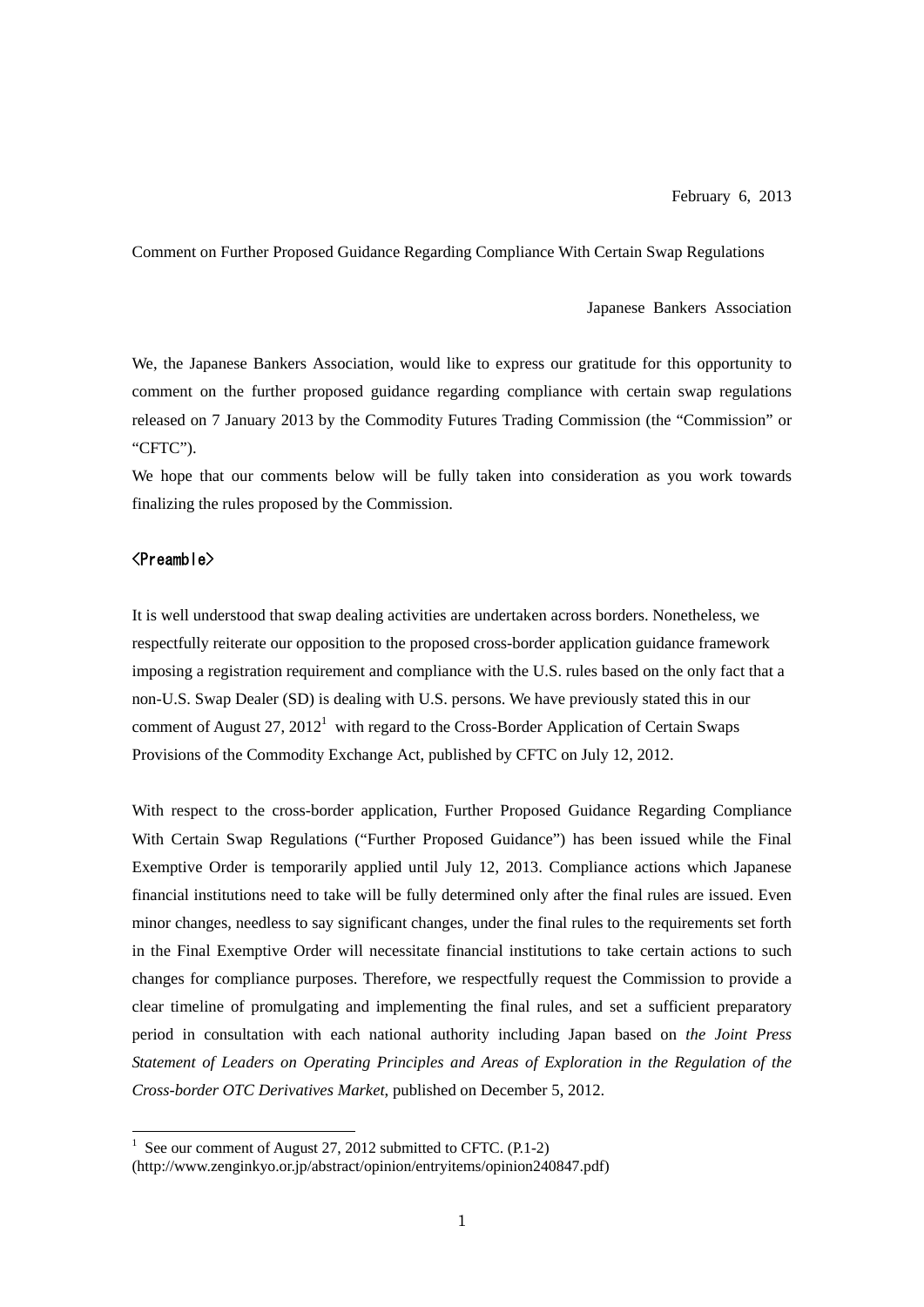The Specific Comment section below addresses issues raised by the CFTC, providing our proposed solutions.

1. Aggregation of Affiliates' Swaps for Purpose of the De Minimis Test (Q1-3)

(Rules on Aggregation of Affiliates' Swaps) (See *Appendix*.)

We do not support the alternative interpretation of the aggregation requirement proposed under the Further Proposed Guidance where "a non-U.S. person would be required, in determining whether its swap dealing transactions exceed the de minimis threshold [("De Minimis Test")], to include the aggregate notional value of swap dealing transactions entered into by all its affiliates under common control (i.e., both non-U.S. affiliates and U.S. affiliates)". In addition, the Final Exemptive Order which allows the De Minimis Test on an affiliate-by-affiliate basis should be retained after July 12, 2013.

As discussed in our comment of August 27, 2012; given the fact that the determination of whether transactions with U.S. persons constitute a core business depends on each affiliate of a non-U.S. person, it is considered excessive to require such non-U.S. person and its non-U.S. affiliates under common control which have only a limited impact on the U.S. economy, to register as an SD simply because some of its affiliates engage in a significant amount of transactions with U.S. persons even when the non-U.S. person engages in only a small amount of transactions with U.S. persons (excluding transactions with U.S. affiliates under common control).

Our position is that the De Minimis Test should be carried out on an affiliate-by-affiliate basis. However, should the aggregation requirement of affiliates' swaps be applied to a non-U.S. person, we firmly request that (similarly to the treatment under the Final Exemptive Order), regardless of whether registered as an SD or not, the swap dealing transactions of any of its U.S. affiliates under common control should be excluded from the De Minimis Test.

U.S. affiliates, whether registered as an SD or not, are subject to various requirements under the Dodd-Frank Wall Street Reform and Consumer Protection Act (''Dodd-Frank Act"), as a U.S. person. Further, the intent of the cross-border application of the swap provisions is to focus on transactions executed between non-U.S. persons and U.S. persons. In light of these facts, there seems to be no justification in requiring a non-U.S. person to aggregate the notional value of its swap dealing transactions with U.S. affiliates for purposes of the De Minimis Test. $3$  Including swap dealing

 $\frac{1}{2}$  See our comment of August 27, 2012 submitted to CFTC. (P.4)

<sup>&</sup>lt;sup>3</sup> See the comment below stipulated in P. 41220 of the Proposed Guidance.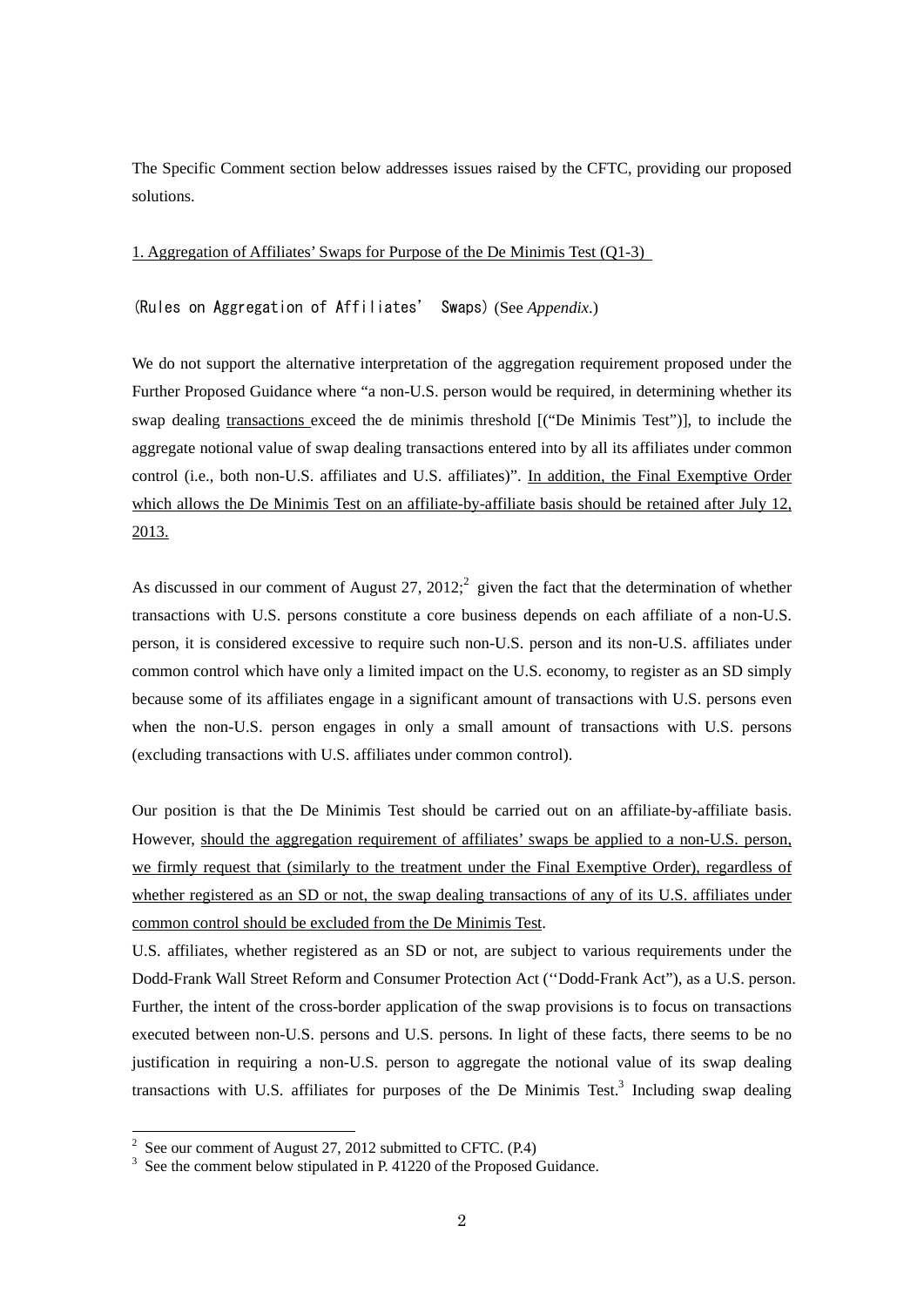transactions with U.S. affiliates registered as an SD as a U.S. person in the calculation of the de minimis threshold may give rise to a concern that, even non-U.S. financial institutions (a non-U.S. person) dealing a small amount of derivative transactions with U.S. persons (excluding transactions with U.S. affiliates under common control) may be forced to reduce the volume of their swap transactions, in order to avoid exceeding the de minimis threshold.

It is presumed that the aggregation requirement under the Further Proposed Guidance builds on the CFTC's concern that U.S. banks and their affiliates may establish an entity outside the U.S. through which these entities engage in swap transactions with non-U.S. persons with the aim of evading the application of the Dodd-Frank requirements to such swaps (i.e. to avoid oversight by the U.S. authorities). While the CFTC's proposal may prevent such an evasion, it may also have a significant impact on the case, such as Japanese banks, where an entity operating inside the U.S. (i.e. a U.S. affiliate) that primarily engages in swap dealing activities with U.S. persons is only registered as an SD. In such a case, the application of the proposed aggregation rule may result in requiring a non-U.S. person to register as an SD.

Given the approach as in the Japanese-bank case above, such swap transactions with U.S. persons will still be under the supervision of the U.S. regulatory authority, and hence registering only its U.S. affiliates under common control should not be construed as an act to avoid regulation. Rather, such acts by Japanese banks should be recognized as favorable, since it is a positive response to the regulation by enhancing the transparency of transactions through registering its U.S. affiliates under common control as an  $SD<sup>4</sup>$  Given this, it is not considered reasonable that a non-U.S. person results in being subject to the SD registration even though it hardly engages in swap transactions with U.S. persons that are not under common control, simply because it exceeds the de minimis threshold by being required to include its SD-registered U.S. affiliates' swap dealing transactions. In other words, if the U.S. regulatory authority requires a non-U.S. person to register as an SD even when its swap dealing transactions with U.S. persons are below the de minimis threshold, this would mean that the cross-border application of regulation of one jurisdiction is imposed to other jurisdictions beyond the intent of such regulation. This would not only undermine the supervisory/administrative independence of each jurisdiction but also contradicts the agreement reached among national

-

<sup>&</sup>quot;However, since the focus is on the level of activity conducted by non-U.S. persons, swap dealing transactions of affiliated U.S. persons should not be included."

<sup>&</sup>lt;sup>4</sup> Our comment of August 27, 2012 to CFTC proposed the following solution: "a solution for foreign banks to both maintains its current dealing activity and access to discount window is to push out its swap activity to its affiliate and register such an affiliate as a SD/MSP. (paragraph 2, page 9)" This should be considered as a reasonable action in line with Sec. 716 of the Dodd-Frank Act.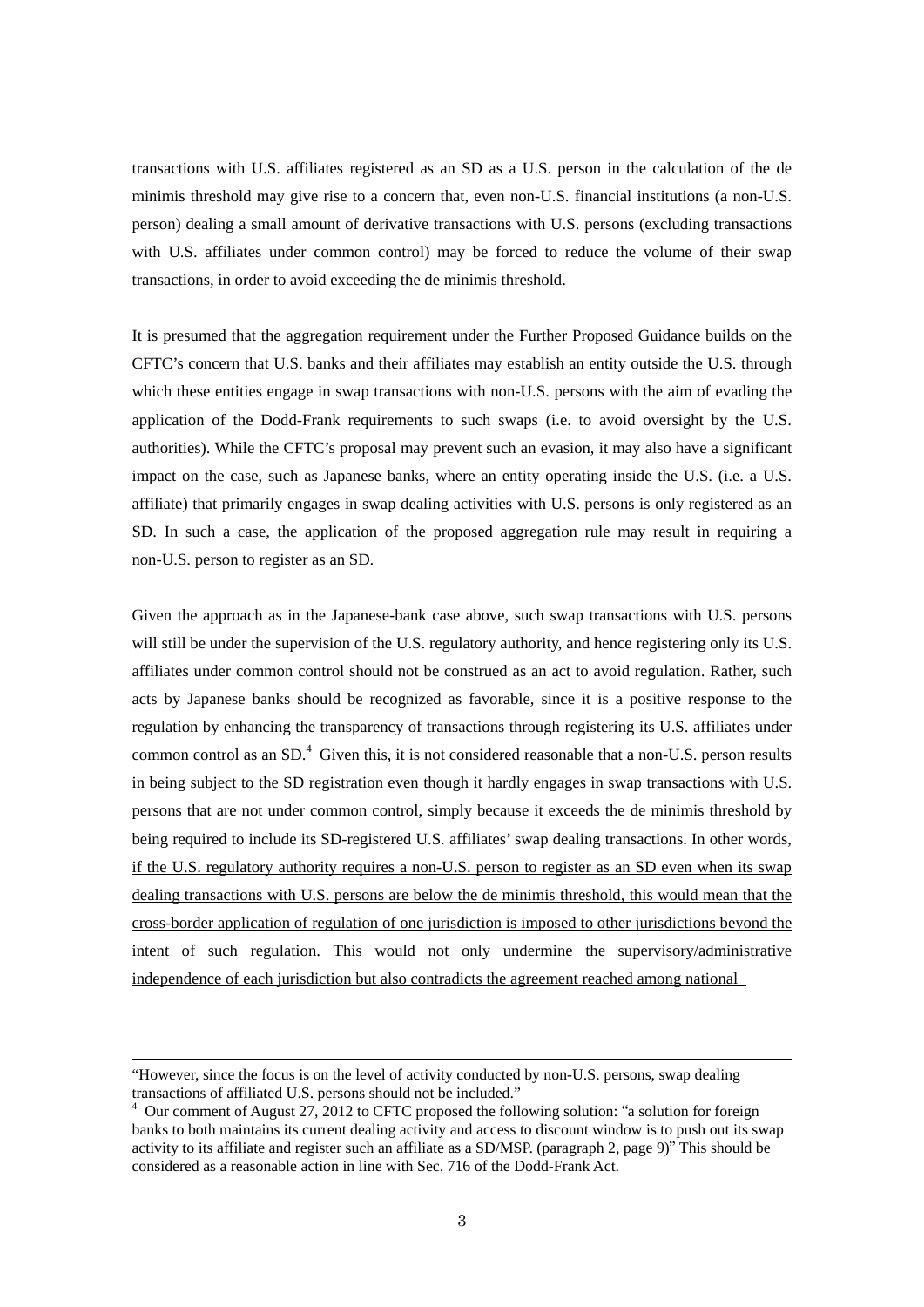### authorities to harmonize regulations across jurisdictions.

On the other hand, we support the proposal in the Further Proposed Guidance not to require non-U.S. affiliates under common control that are registered as an SD to be included in the aggregate notional value of swap dealing transactions for De Minimis Test purposes, on the grounds that such SD-registered affiliates are already under the direct oversight by the CFTC.

Given the above, if the requirement to aggregate affiliates' swap transactions would be adopted in the final rules, it should be sufficient to require a non-U.S. person to include the aggregate notional value of swap dealing transactions with U.S person entered into by its non-U.S. affiliate that is not registered as an SD for De Minimis Test purposes, in order to ensure proper regulation over swap dealing activities of a non-U.S. person with U.S. persons.

In addition, the Proposed Guidance of July 12, 2012 does not require a non-U.S. person to count swaps with foreign branches of U.S. SDs for De Minimis Test purposes, and we request such treatment be retained in the final rules. In our understanding, this treatment is adopted on the grounds that a U.S. person registered as an SD is subject to regulations governing Swap Dealers and as such regulatory concerns would be limited. This treatment is considered to be beneficial for market participants of both non-U.S. persons and U.S. persons.

### (Proposed solution to address the CFTC's concern)

If, as previously stated, the CFTC's concern stems from the case where U.S. banks and their affiliates may establish an entity outside the U.S. through which these entities engage in swap transactions with non-U.S. persons with the aim of evading the application of the Dodd-Frank requirements to such swaps, then the CFTC should set a rule that only prevents such an evasion.

As aforementioned, we are concerned that including in the non-U.S. person's De Minimis Test swap transactions by a non-U.S. person and its non-U.S. affiliates under common control that only have a limited impact on the U.S. economy and imposing the SD registration to such non-U.S. person may lead to over-regulation, and therefore firmly request that all swap transactions of U.S. affiliates under common control be excluded from the De Minimis Test.

If our comment above would be taken into account in finalizing the rules, it is further requested to consider not to impose excessive regulation on non-U.S. person(s) under common control that is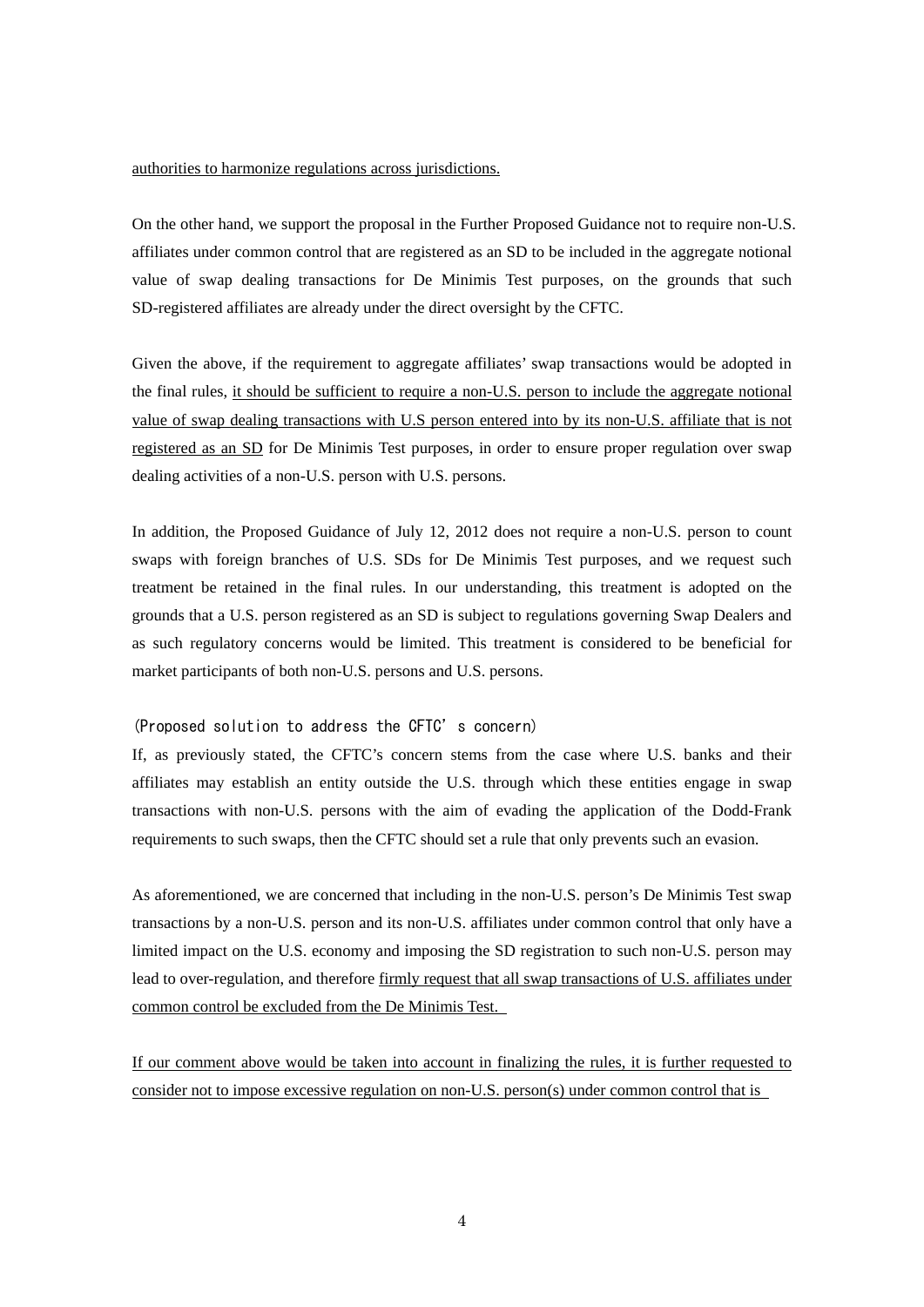subject to the prudential regulation by its home supervisor, and to hold a sufficient consultation with each national supervisor.

2. Definition of "U.S. Person"

## (General comments)

-

Our comment of August  $27$ ,  $2012^5$  requested the Commission to clarify the definition of the term "U.S. person", and reduce the burden required for the assessment of the U.S. person status. While the Further Proposed Guidance provided clarification on some areas, unclear and complex areas still exist, allowing several interpretations in applying the requirements. However, no specific approach is provided to confirm which interpretation to follow. As such, a concern that the assessment of the U.S. person status may be inconsistently carried out across entities, as indicated in the CFTC Letter No.12-22 (issued on October 10, 2012), is not yet fully resolved.

In light of this, we believe that the "U.S. person" should be defined in a manner to enable entities to assess the "U.S. person" status solely by reference to information which is reasonably available to bona-fide third parties. Unless the "U.S. person" is defined as such, the assessment would incur an excessive burden for swap participants.

Our recommendation is to classify prongs of the "U.S. person" definition into (i) those which entities are responsible to determine by themselves based on items readily determinable solely by reference to information which is reasonably available to bona-fide third parties, and (ii) those which may likely result in the determination that an entity is a U.S. person, regardless of the result of the assessment under (i), and to require the U.S. person to make a representation of being a U.S. person to its counterparty from the perspective of reducing the practical burden imposed on swap participants (in which case the counterparty can rely on this representation unless there is a reasonable reason to believe that such a representation is not true). Even if the Commission decides to retain the currently proposed framework of the "U.S. person" definition, it is considered necessary to classify and clarify prongs from the perspectives discussed above.

Further, we would like to confirm our understanding that a non-U.S. bank is not required to assess the U.S. person status on a single-entity branch basis. More specifically, a "U.S. branch" of a "foreign bank satisfying the non-U.S. person requirements" is not deemed as a "U.S. person" under

<sup>&</sup>lt;sup>5</sup> See our comment of August 27, 2012 to CFTC. (First paragraph of section 1. Clarification of the definition of "U.S. Person", General comment, page 2)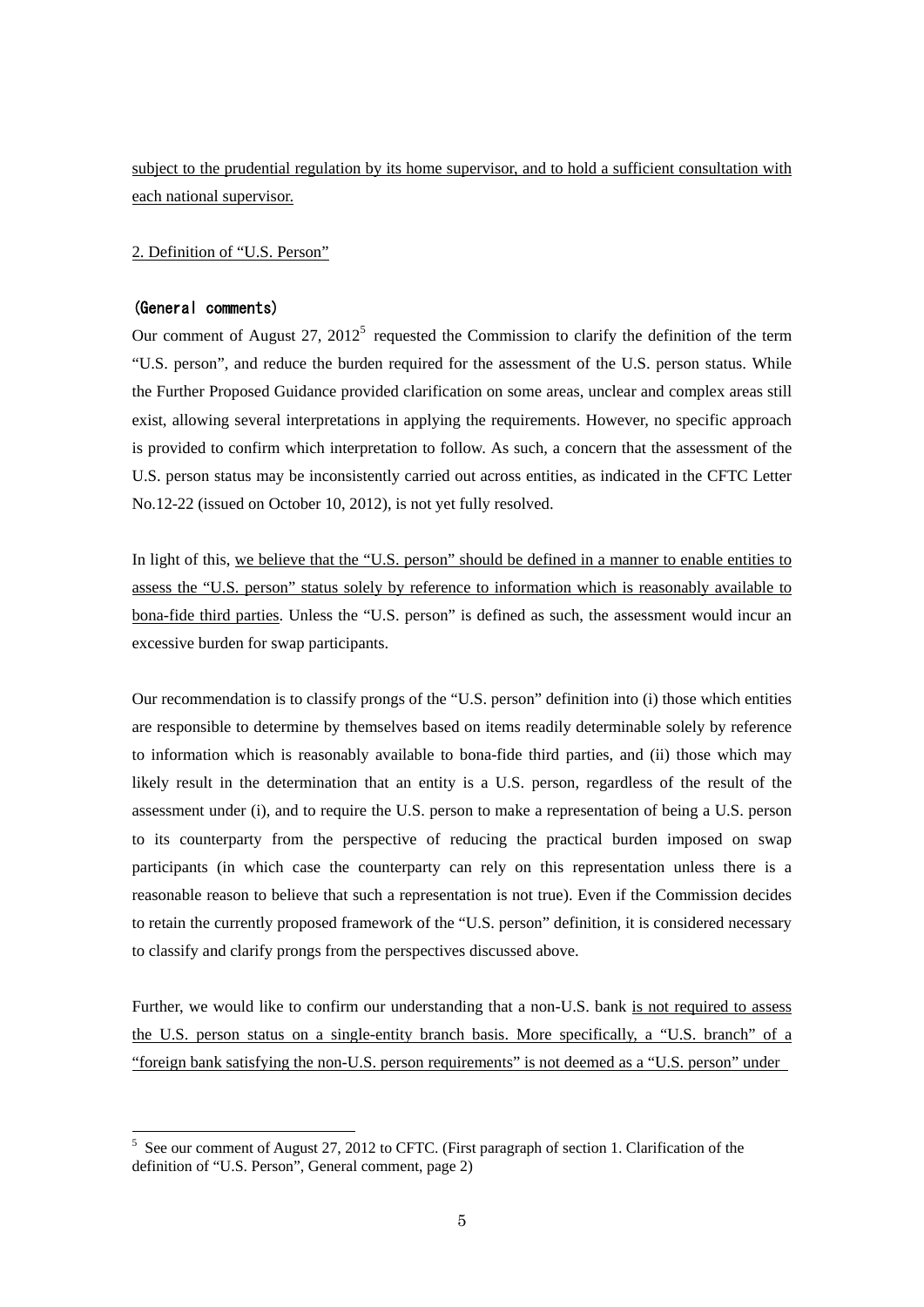#### the CFTC rules.

Neither the Proposed Guidance, Further Proposed Guidance, nor Final Exemptive Order includes a description about a U.S. branch of a foreign bank in relation to the definition of the term "U.S. person", and accordingly, further clarification is warranted. A U.S. branch of a foreign bank needs clear criteria to determine whether it is deemed as a "U.S. person" because such determination significantly affects actions to the transaction-level requirements. Since the Proposed Guidance stipulates that a foreign branch of a U.S. person "is a part, or an extension, of a U.S. person," considering a U.S. branch of a foreign bank as a part, or an extension, of a non-U.S. person should be consistent with such an interpretation under the Proposed Guidance.

Our general comment on the definition of the term "U.S. person" is as noted above. Hereunder, we would like to present our comment for each proposed prong based on the proposed rules including the Further Proposed Guidance.

# (Specific comments)

#### (Prong (i))

-

The definition of the term "resident" should be more explicit, so that assessments are consistently made across entities in practice. For example, whether the term "resident" only includes a person having U.S. citizenship/Green Card, or whether it also includes a foreigner who is temporarily domiciled in the U.S.

### (Prongs (ii) and (iv))

A clearer definition of the term "fund" is also requested. In particular, if a "fund" covered in Prong (ii) does not include an "investment fund" covered in Prong (iv), please clarify this point.

If a "fund" under Prong (ii) includes an "investment fund" under Prong (iv), an investment fund needs to be assessed based not only on the Prong (iv) criterion (i.e. majority-ownership) but also on the Prong (ii) criterion (i.e. place of incorporation or principal place of business). Such treatment would be considerably complicated, and also contradict the intent of the Final Exemptive Order which decided not to apply the "principal place of business" assessment to collective investment vehicles (CIVs) etc., in order to avoid complication in applying the rules.

<sup>&</sup>lt;sup>6</sup> See Federal Register/Vol.77, No.134/Thursday, July 12, 2012/Proposed Rules. (Middle section of page 41218) - "Under this interpretation, the term ''U.S. person'' generally means that a foreign branch or agency of a U.S. person would be covered by virtue of the fact that it is a part, or an extension, of a U.S. person."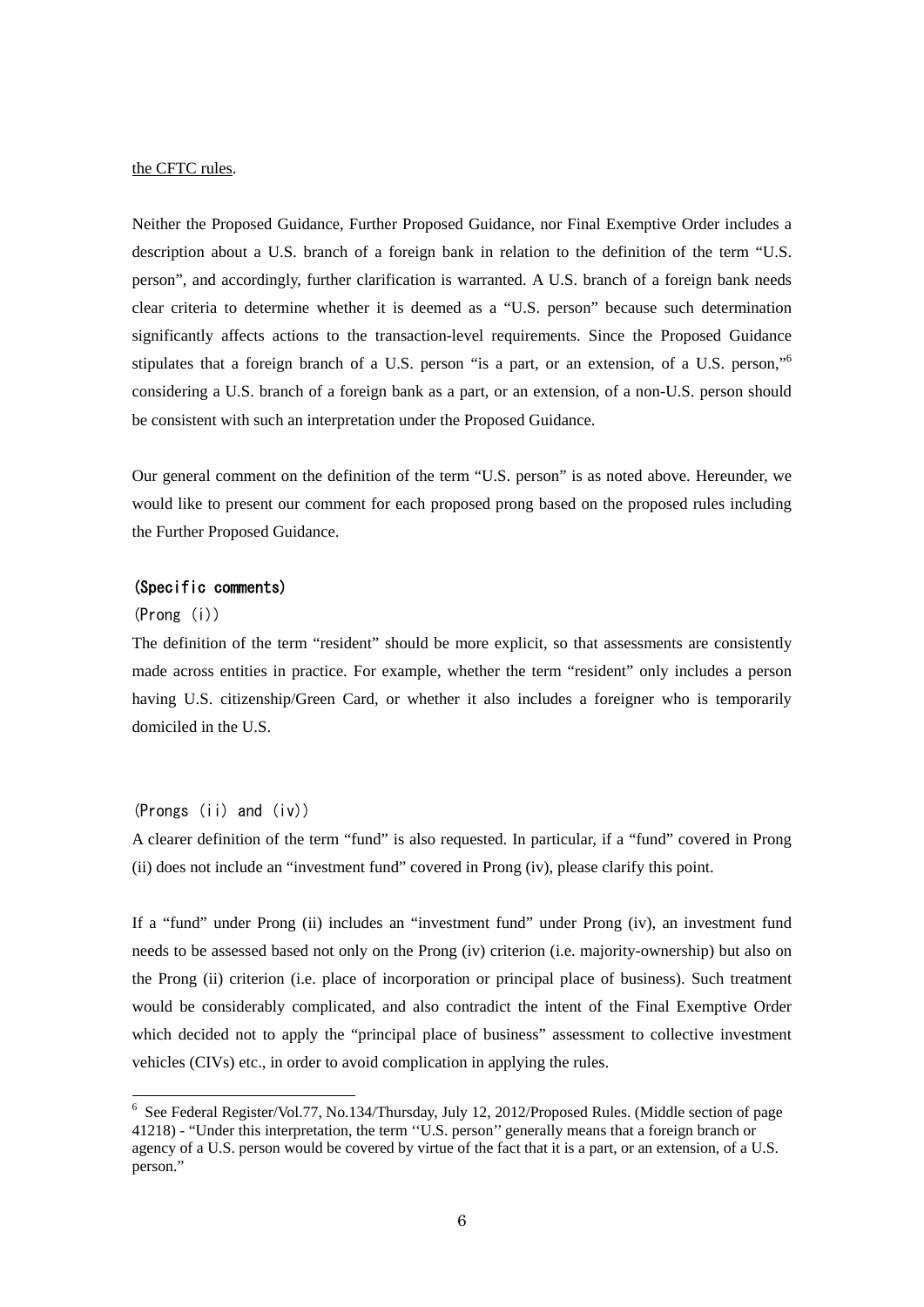## $(Prong (ii)(A))$

The definition in the proposed Prong  $(ii)(A)$  should be further clarified and refined to make it clear whether the location of a subsidiary's headquarters can be determined as the principal place of business even when the parent in U.S. has substantial control over its subsidiary's operations. Basically, the principal place of business should be able to be determined based on information which is reasonably available to bona-fide third parties, such as the location of the headquarters.

This is consistent with the judicial precedent in the Hertz v Friend case referred to in the Final Exemptive Order.<sup>7</sup> It should be made clear for the Know Your Counterparty purposes as well that if an entity's headquarters is outside the U.S., such an entity should be deemed as a non-U.S. person.

In addition, please confirm whether funds and CIVs which were excluded from the application of the "principal place of business" assessment under the Final Exemptive Order will be subject to this assessment under the final rules.

# $(Prong (ii) (B))$

While the clarification of the term "unlimited liability" is welcomed, there still remains cases where a majority-ownership criterion cannot be assessed based on reasonably available information. Therefore, it is requested to retain the approach to consider only those satisfying the uniform and readily ascertainable standard presented under the No-Action Letter No. 12-22 issued on October 12, 2012.

# (Prong (iv))

The Further Proposed Guidance states that ownership verification is particularly difficult for funds that are publicly traded. Similarly, in cases of those private placement funds which preserve the anonymity of beneficiaries, it is difficult for a third party to verify whether the owner is a U.S. person or not. Therefore, in such cases, the final rules should allow an entity to rely on the counterparty's representation as mentioned in the previous paragraph.

In cases of publicly-traded funds, an entity should be allowed to determine that a fund is not offered directly or indirectly to U.S. persons, provided that it is concluded, after taking into account each jurisdiction's circumstances and business practices, that there is no evidence that explicitly indicates the offering to U.S. investors based on such as an agreement, and no relevant representation of being

 $\frac{1}{7}$  See Note 42 to CFTC's Final Exemptive Order (page 20).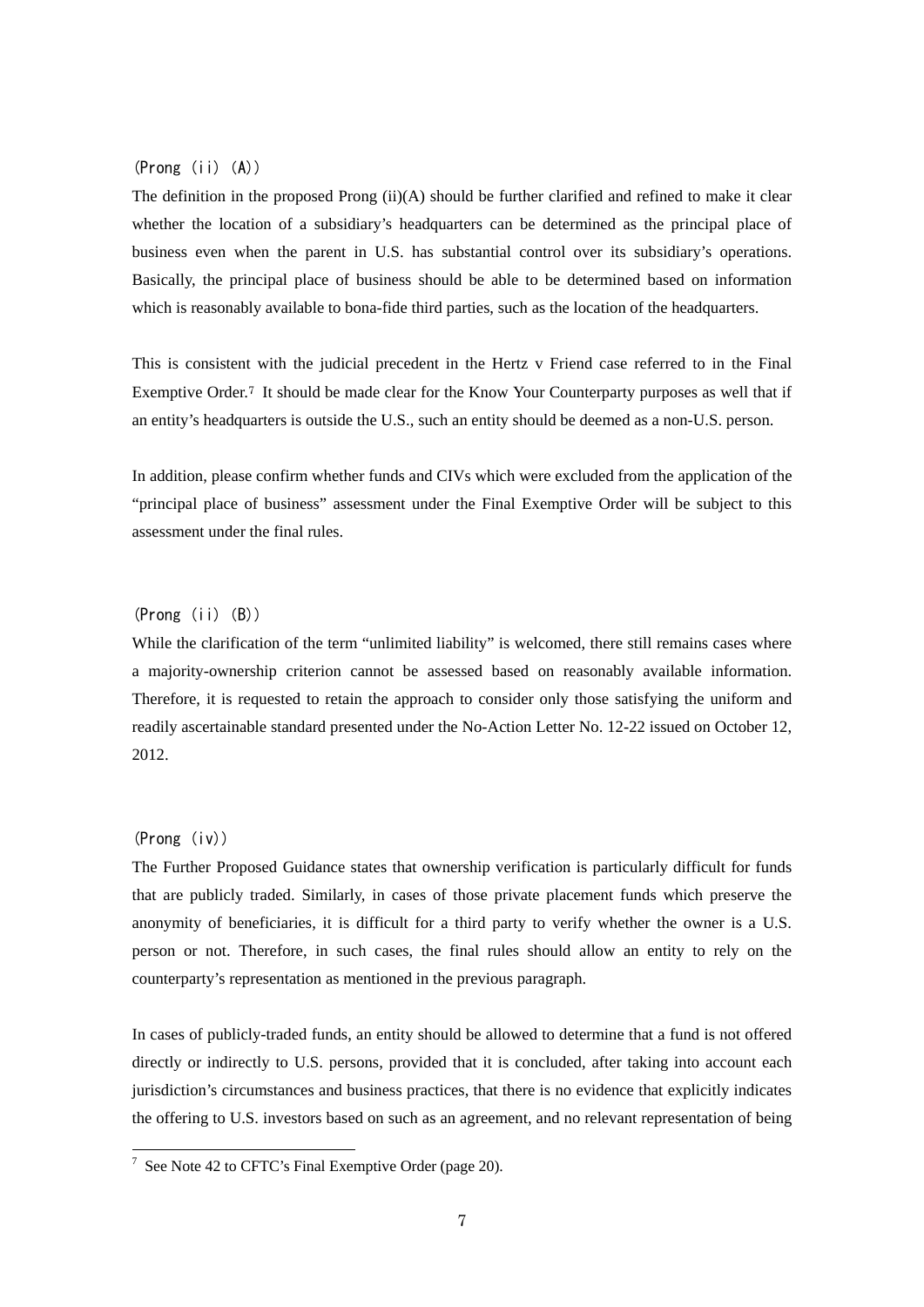a U.S. person is made by the counterparty. In such cases, it should be interpreted that the majority of the fund is not owned by a U.S. person, and thus such a fund is not a U.S. person.

Please note that currently the majority of Japanese trust funds are owned by residents in Japan. However, if U.S. persons which are a non-Japan resident own a majority of such funds, it is our concern that such situations may not be properly captured.

## (Prong (v))

Prong (v) should exclude the case where an entity entrusts with investment management under a discretionary investment agreement and sub-entrusts such investment management to another entity who is registered as a commodity pool operator under the Commodity Exchange Act (CEA). It should, by factoring in local circumstances and business practices, specify that the term "operator" represents a "person who has all authority in relation to investment" but does not include a "person who simply has the authority to place an order and to instruct a trustee".

Under the investment trust scheme in Japan, an investment management company serves as an investment manager for an investment trust under the investment discretionary agreement entered into with a trustor. If such investment management service is outsourced to another investment management company, this sub-investment manager only has the authority to place orders and issue instructions to a trustee. Therefore, such sub-investment manager is deemed to have no relationship with the trust fund that may trigger systemic risk. Even if such an entity is determined to be a U.S. person under the guidance, this entity should not affect the determination of how to treat the trust fund since it is not in substance a party to a swap transaction. Therefore such an entity shall be excluded from the definition (v).

#### (Other issues associated with the definition of a U.S. person)

It is requested to explicitly specify that the assessment of the scope of entities entrusting investment to an overseas (U.S.) entity under an investment trust fund scheme should be on a final beneficiary basis.